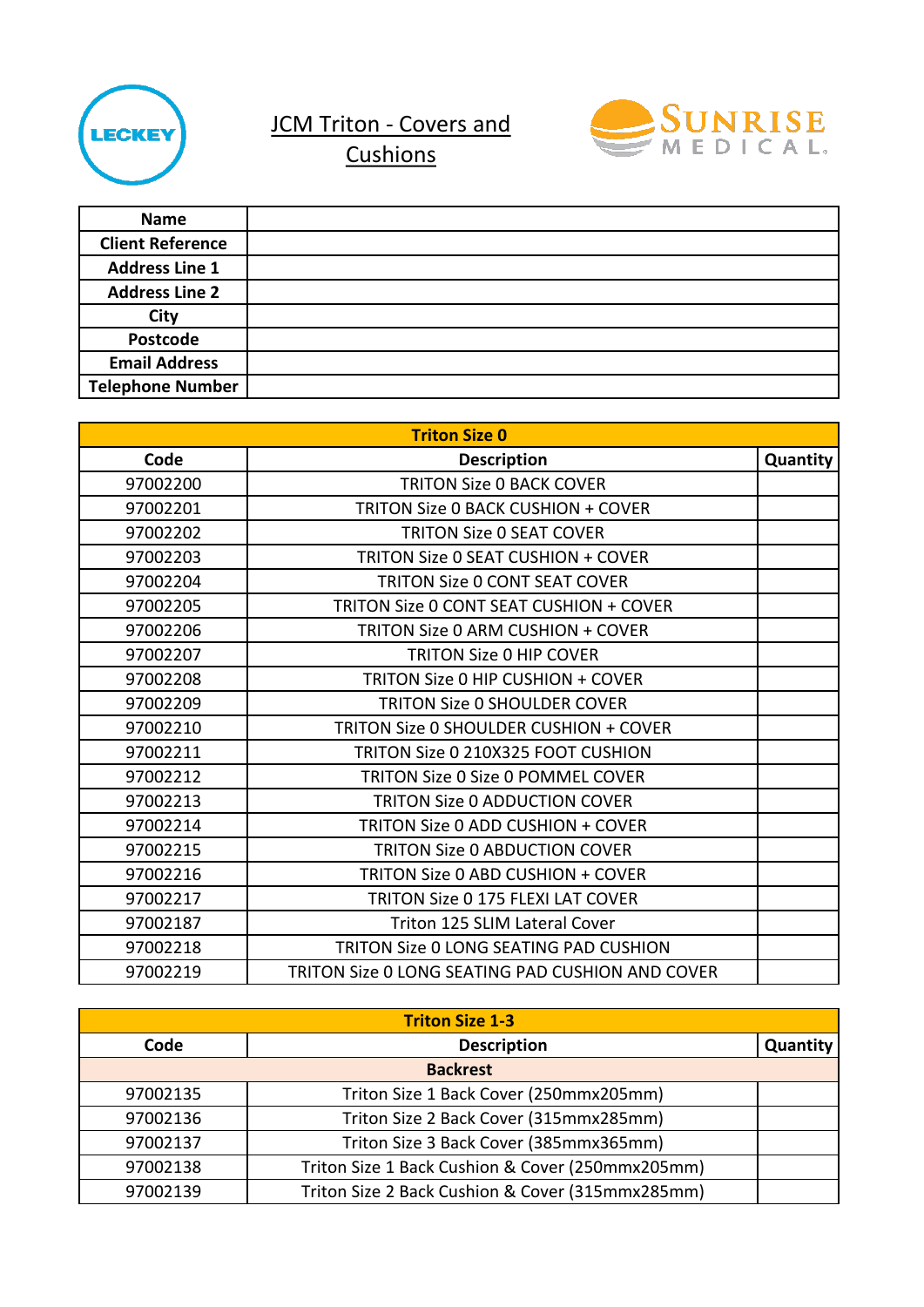| 97002140                       | Triton Size 3 Back Cushion & Cover (385mmx365mm)        |  |
|--------------------------------|---------------------------------------------------------|--|
| <b>Seat</b>                    |                                                         |  |
| 97002149                       | Triton Size 1 Seat Cover (315mm x 200-350mm)            |  |
| 97002150                       | Triton Size 1L Seat Cover (315mm x 300-450mm)           |  |
| 97002151                       | Triton Size 1W Seat Cover (395mm x 200-350mm)           |  |
| 97002156                       | Triton Size 1 Seat Cushion & Cover (315mm x 200-350mm)  |  |
| 97002157                       | Triton Size 1L Seat Cushion & Cover (315mm x 300-450mm) |  |
| 97002158                       | Triton Size 1W Seat Cushion & Cover (395mm x 200-350mm) |  |
| 97002152                       | Triton Size 2 Seat Cover (395mm x 300-450mm)            |  |
| 97002153                       | Triton Size 2L Seat Cover (395mm x 425-565mm)           |  |
| 97002154                       | Triton Size 2W Seat Cover (475mm x 300-450mm)           |  |
| 97002159                       | Triton Size 2 Seat Cushion & Cover (395mm x 300-450mm)  |  |
| 97002160                       | Triton Size 2L Seat Cushion & Cover (395mm x 425-565mm) |  |
| 97002161                       | Triton Size 2W Seat Cushion & Cover (475mm x 300-450mm) |  |
| 97002155                       | Triton Size 3 Seat Cover (475mm x 415-565mm)            |  |
| 97002162                       | Triton Size 3 Seat Cushion & Cover (475mm x 415-565mm)  |  |
|                                | <b>Hip Guides</b>                                       |  |
| 97002163                       | Triton Size 1 HIP Cover                                 |  |
| 97002164                       | Triton Size 2 HIP Cover                                 |  |
| 97002165                       | Triton Size 1 HIP Cushion Cover & Cover                 |  |
| 97002166                       | Triton Size 2 HIP Cushion Cover & Cover                 |  |
|                                | <b>Shoulder</b>                                         |  |
| 97002167                       | <b>Triton Size 1 Shoulder Cover</b>                     |  |
| 97002168                       | Triton Size 2 Shoulder Cover                            |  |
| 97002169                       | Triton Size 1 Shoulder Cushion & Cover                  |  |
| 97002170                       | Triton Size 2 Shoulder Cushion & Cover                  |  |
|                                | <b>Headrest</b>                                         |  |
| 97002171                       | Triton Size 1 HEADREST Cover                            |  |
| 97002172                       | Triton Size 1.5 HEADREST Cover                          |  |
| 97002173                       | <b>Triton Size 2 HEADREST Cover</b>                     |  |
|                                | <b>Pommel</b>                                           |  |
| 97002176                       | Triton Size 0 Pommel Cover                              |  |
| 97002177                       | <b>Triton Size 1 Pommel Cover</b>                       |  |
| 97002178                       | <b>Triton Size 2 Pommel Cover</b>                       |  |
|                                | <b>Adduction (Outer) Guide</b>                          |  |
| 97002179                       | Triton Size 1 Adduction Cover (Outer)                   |  |
| 97002180                       | Triton Size 2 Adduction Cover (Outer)                   |  |
| 97002181                       | Triton Size 1 Adduction Cushion & Cover (Outer)         |  |
| 97002182                       | Triton Size 2 Adduction Cushion & Cover (Outer)         |  |
| <b>Abduction Guide (Inner)</b> |                                                         |  |
| 97002183                       | Triton Size 1 Abduction Cover (Inner)                   |  |
| 97002184                       | Triton Size 2 Abduction Cover (Inner)                   |  |
| 97002185                       | Triton Size 1 Abduction Cushion & Cover (Inner)         |  |
| 97002186                       | Triton Size 2 Abduction Cushion & Cover (Inner)         |  |
| <b>Sacral/Lumbar Cover</b>     |                                                         |  |
| 97002195                       | Triton 88X170 Sacral/Lumbar Cover                       |  |